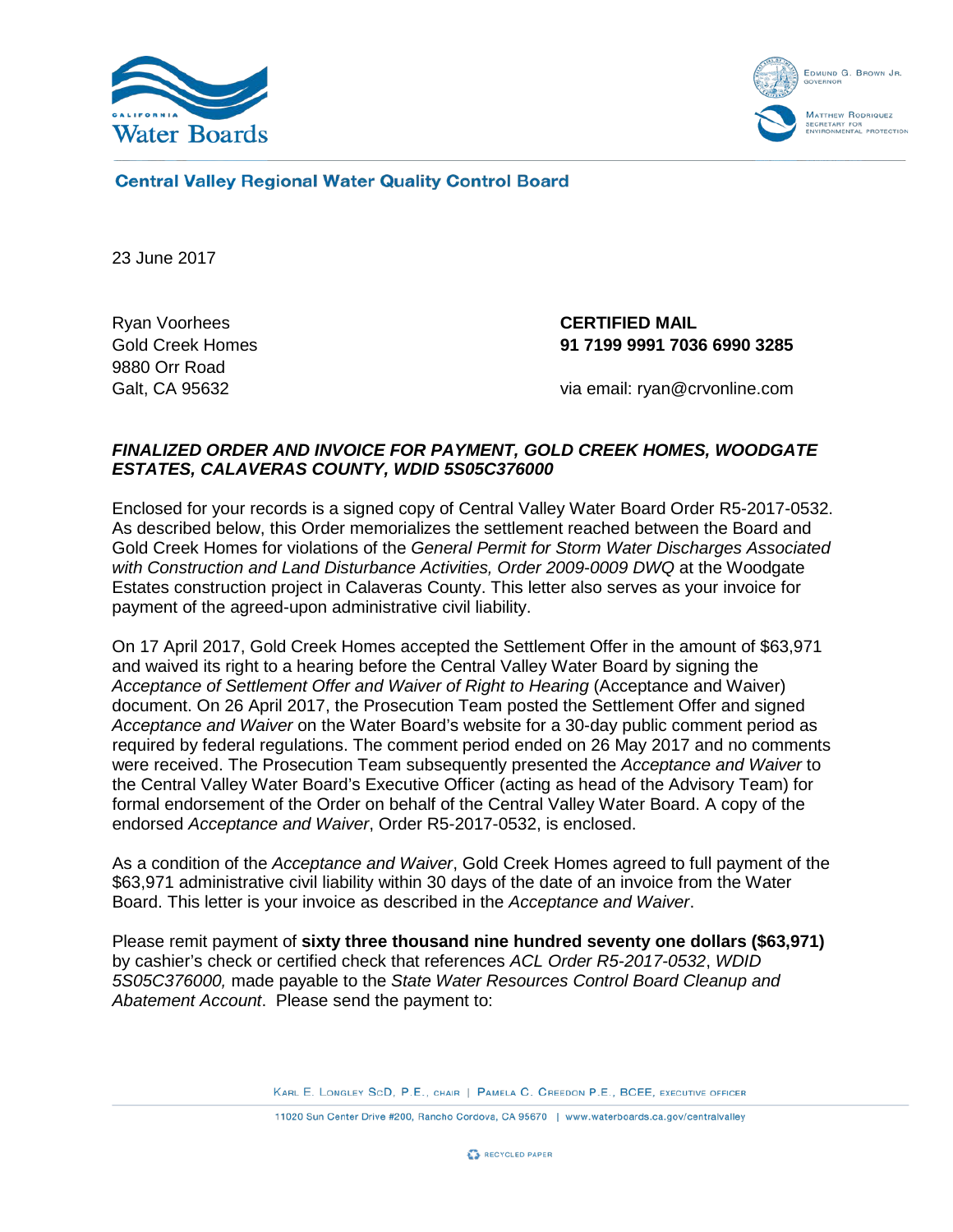Accounting Office, Attn: ACL Payment State Water Resources Control Board P.O. Box 1888 Sacramento, CA 95812-1888

The payment must be received by **23 July 2017**.

In addition, a copy of the check must be mailed to:

Howard Hold Central Valley Water Board 11020 Sun Center Drive, Suite 200 Rancho Cordova, CA 95670

Late payment will result in this matter being referred to a collection agency or to the Attorney General's office for prosecution resulting in a judgment to collect from the appropriate superior court. Alternatively, the Central Valley Water Board may obtain a judgment directly from the superior court pursuant to Water Code section 13328.

If you have any questions, please contact Howard Hold at (916) 464-4679 or [howard.hold@waterboards.ca.gov.](mailto:howard.hold@waterboards.ca.gov)

Howard Fled

HOWARD HOLD, P.G. #7466 Acting Supervisor Compliance and Enforcement Section

Enclosure: Order R5-2017-0532

cc: Greg Gholson, U.S. Environmental Protection Agency, Region IX, San Francisco Adam Laputz, Central Valley Water Board, Sacramento David Boyers, Office of Enforcement, State Water Resources Control Board, Sacramento Brenda Johnson, Calaveras County Public Works, San Andreas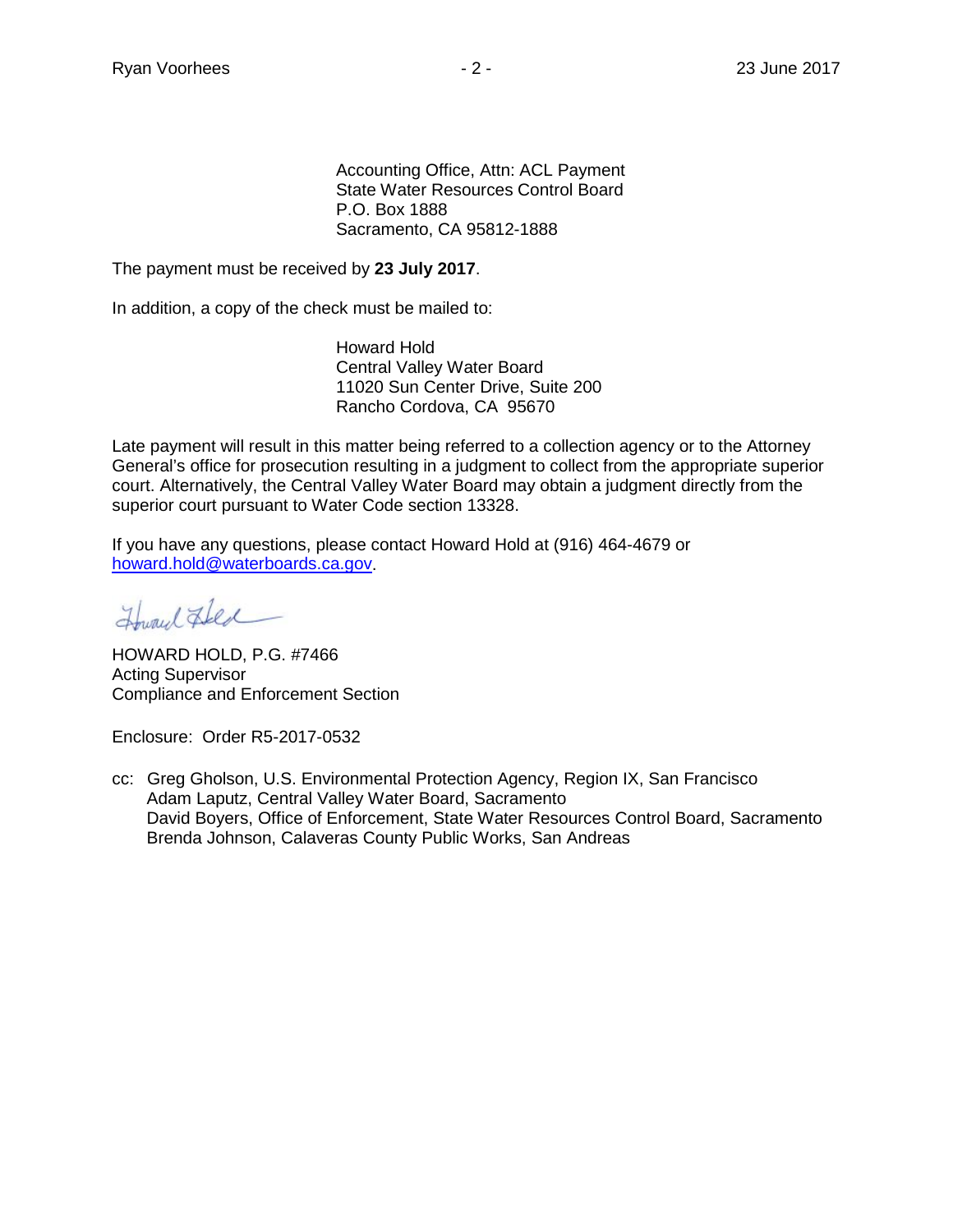## **ORDER NO. R5-2017-0532 ACCEPTANCE OF SETTLEMENT OFFER AND WAIVER OF RIGHT TO A HEARING FOR GOLD CREEK HOMES WOODGATE ESTATES CALAVERAS COUNTY**

By signing below and returning this *Acceptance of Settlement Offer and Waiver of Right to Hearing* (*Acceptance and Waiver*) to the Central Valley Water Board, Gold Creek Homes (Discharger) hereby accepts the Settlement Offer described in the letter dated 22 March 2017 and titled *Offer to Settle Administrative Civil Liability, Gold Creek Homes, Woodgate Estates, Calaveras County, WDID # 5S05C376000* and waives the right to a hearing before the Central Valley Water Board to dispute the alleged violations described in the Settlement Offer and its enclosures.

The Discharger agrees that the Settlement Offer shall serve as a complaint pursuant to Article 2.5 of the Water Code and that no separate complaint is required for the Central Valley Water Board to assert jurisdiction over the alleged violations. The Discharger agrees to perform the following:

- Pay an administrative civil liability in the sum of sixty three thousand nine hundred seventy one dollars (\$63,971) by cashier's check or certified check made payable to the "State Water Resources Control Board Cleanup and Abatement Account". This payment shall be deemed payment in full of any civil liability pursuant to Water Code section 13385 that might otherwise be assessed for violations described in the Settlement Offer and its enclosures.
- Fully comply with the conditions of the *General Permit for Storm Water Discharges Associated with Construction and Land Disturbance Activities, Order 2009-0009 DWQ* (General Permit) at the Woodgate Estates construction site in Valley Springs.

The Discharger understands that by signing this *Acceptance and Waiver*, the Discharger has waived its right to contest the allegations in the Settlement Offer and the civil liability amount for the alleged violation(s). The Discharger understands that this *Acceptance and Waiver* does not address or resolve any liability for any violation not specifically identified in the Settlement Offer and its enclosures.

Upon execution by the Discharger, the *Acceptance and Waiver* shall be returned to the following address:

Central Valley Regional Water Quality Control Board Attention: Wendy Wyels, Supervisor, Enforcement Section 11020 Sun Center Drive, Suite A Rancho Cordova, CA 95670

The Discharger understands that federal regulations require the Prosecution Team to publish notice of and provide at least 30 days for public comment on any proposed resolution of an enforcement action for violations of an NPDES permit. Accordingly, this *Acceptance and*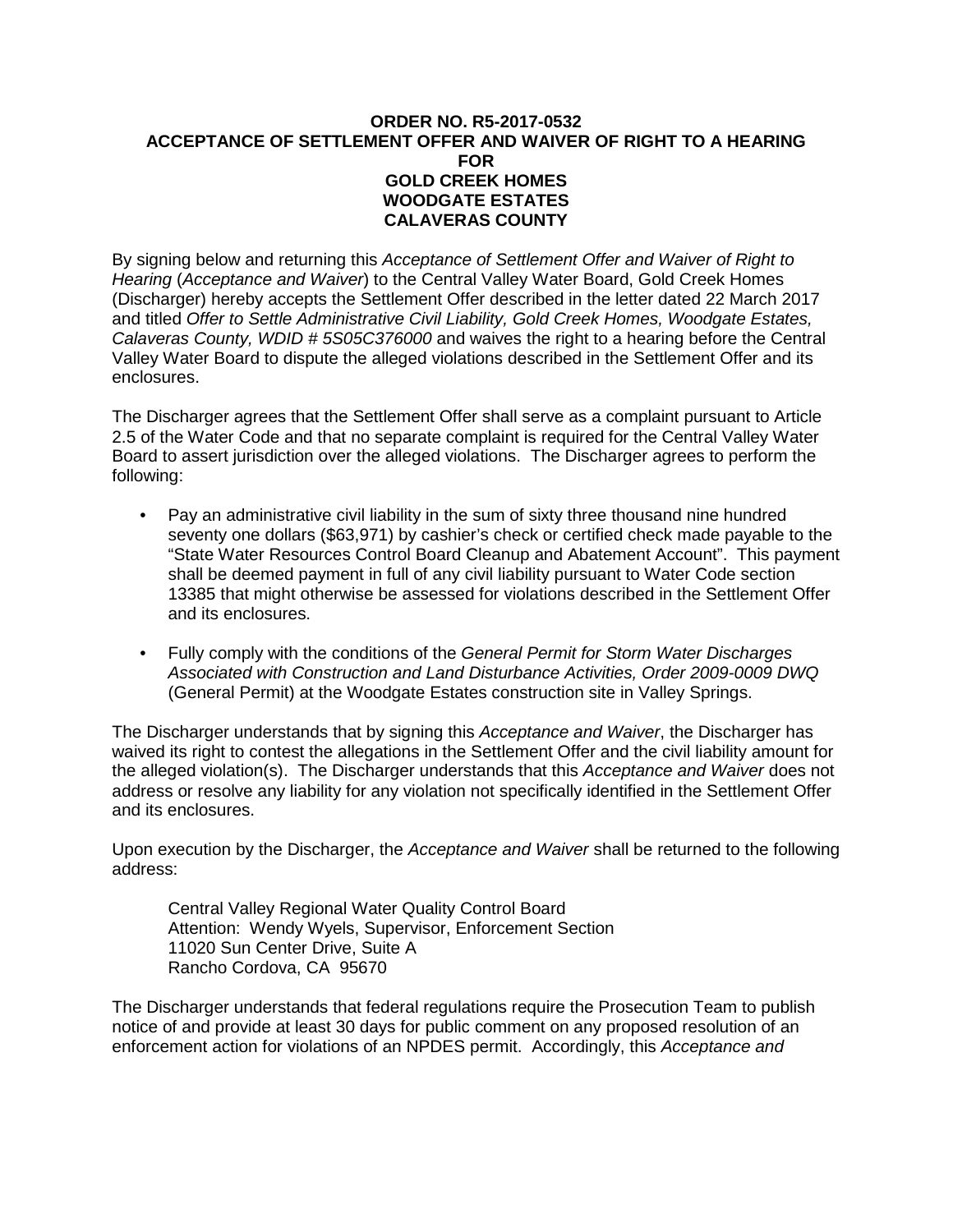**Gold Creek Homes Woodgate Estates** 

Waiver, prior to being formally endorsed by the Central Valley Water Board Executive Officer (acting as head of the Advisory Team), will be published as required by law for public comment

If no comments are received within the notice period that cause the Prosecution Team to reconsider the Settlement Offer, then the Prosecution Team will present this Acceptance and Waiver to the Central Valley Water Board's Executive Officer for formal endorsement on behalf of the Central Valley Water Board.

The Discharger understands that if significant comments are received in opposition to the settlement, then the offer may be withdrawn by the Prosecution Team. If the Settlement Offer is withdrawn, then the Discharger will be notified and the Discharger's waiver pursuant to the Acceptance and Waiver will also be treated as withdrawn. The unresolved violation(s) will be addressed in a formal enforcement action. An administrative civil liability complaint may be issued and the matter may be set for a hearing.

The Discharger understands that once this Acceptance and Waiver is formally endorsed and an Order Number is inserted, then the full payment is a condition of this Acceptance and Waiver. An invoice will be sent upon endorsement, and full payment will be due within 30 days of the date of the invoice.

I hereby affirm that I am duly authorized to act on behalf of and to bind the Discharger in the making and giving of this Acceptance and Waiver.

| By:                |  |  |
|--------------------|--|--|
|                    |  |  |
| resident<br>Title: |  |  |
| $4lnl_1$<br>Date:  |  |  |

IT IS SO ORDERED, pursuant to California Water Code section 13385.

By: Pamela Creedon, Executive Officer

Date: